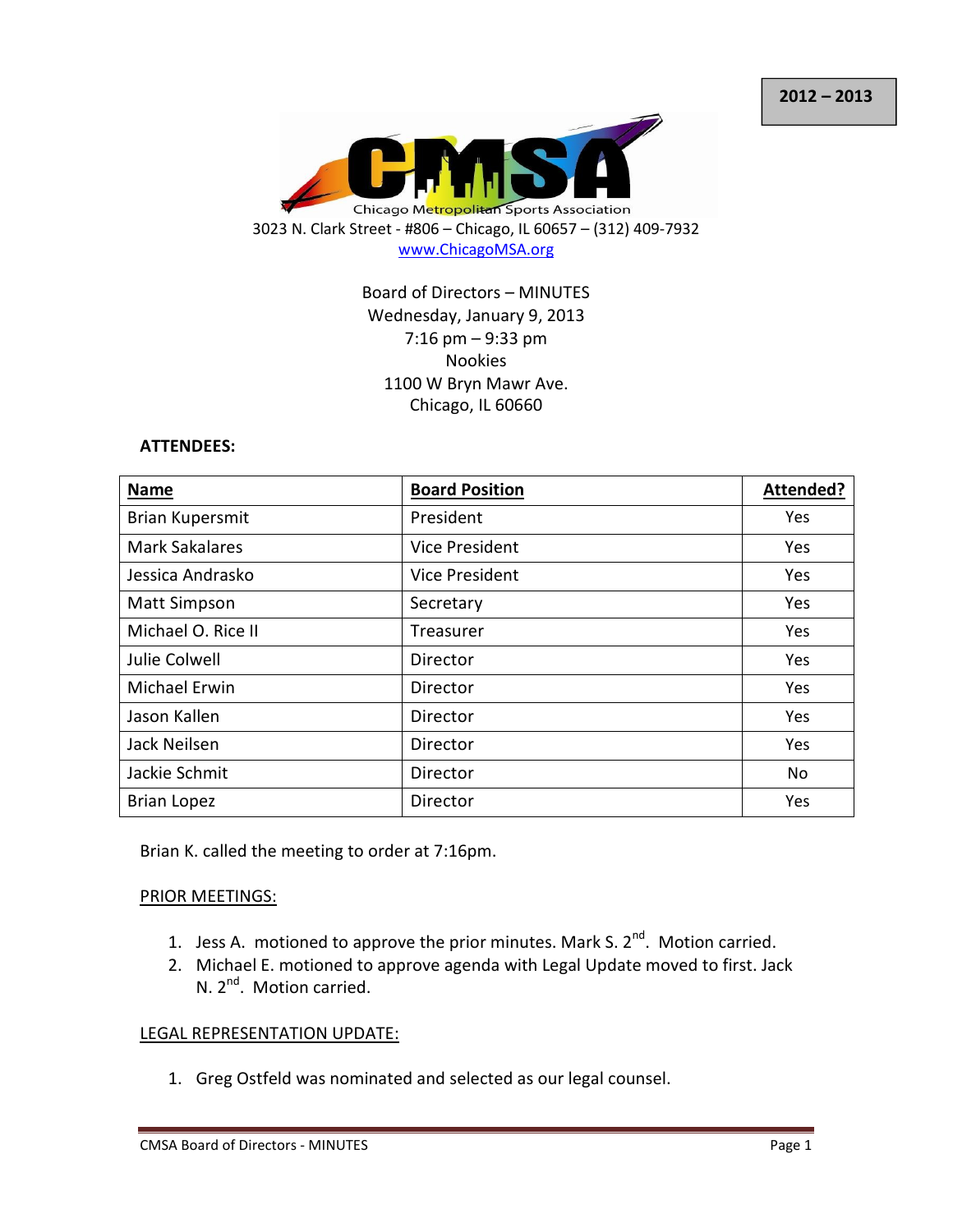- 2. Greg was present and gave a summary of his background:
	- a) CMSA member.
	- b) Serves on Board of Directors for Pride Bowl as Field/Equipment Director.
	- c) Practicing attorney for 15 years.
	- d) Has done pro bono work in the past, including for CMSA.
- 3. We will have an agreement in place with Greg for his services.
- 4. CMSA will not pay a fee to Greg but we will reimburse him for out of pocket expenses. These expenses must be discussed and approved by CMSA prior to incurring them.
- 5. Greg can help with insurance claims but typically our insurance carrier handles these.
- 6. Jack N. motioned, Mark S. 2<sup>nd</sup> to bring Greg O. on as our legal counsel. Motion carried.

## TREASURER'S REPORT:

- 1. Michael R. reviewed the treasurer's report.
- 2. Membership is down compared to 2011-12 but the gap continues to close. The board is not concerned, but will continue to monitor.
- 3. Some sports from Fall currently show a deficit. Most are not over budget, funds need to be transferred. This can't happen until the audit concludes and the final report is accepted by CMSA.
- 4. The audit is complete:
	- a) The preliminary results were positive
	- b) We have excess funds. The auditors confirmed that we can use this money at any time.
	- c) We will receive a final report next week. The Board will review and approve.
	- d) 1099 tax forms will be sent after the final audit report is received.
- 5. Michael R. motioned approve treasurer's report, Brian L. 2<sup>nd</sup>. Motion carried

## LEAGUE APPS WEBINAR (1/10/13)

- 1. League Apps is a recreational sport league management website. It will allow us to register, update score/standings, and update CMSA's website or integrate with our newly redesigned website.
- 2. We would realize significant savings in transaction fees over Thriva, our current system.
- 3. We received 10 bids to upgrade CMSA's website. This was narrowed to 4 finalists. Brian K., Jason K., and Scott Quinn interviewed the finalists. They will present the selected vendor to the Board once we review and discuss League Apps.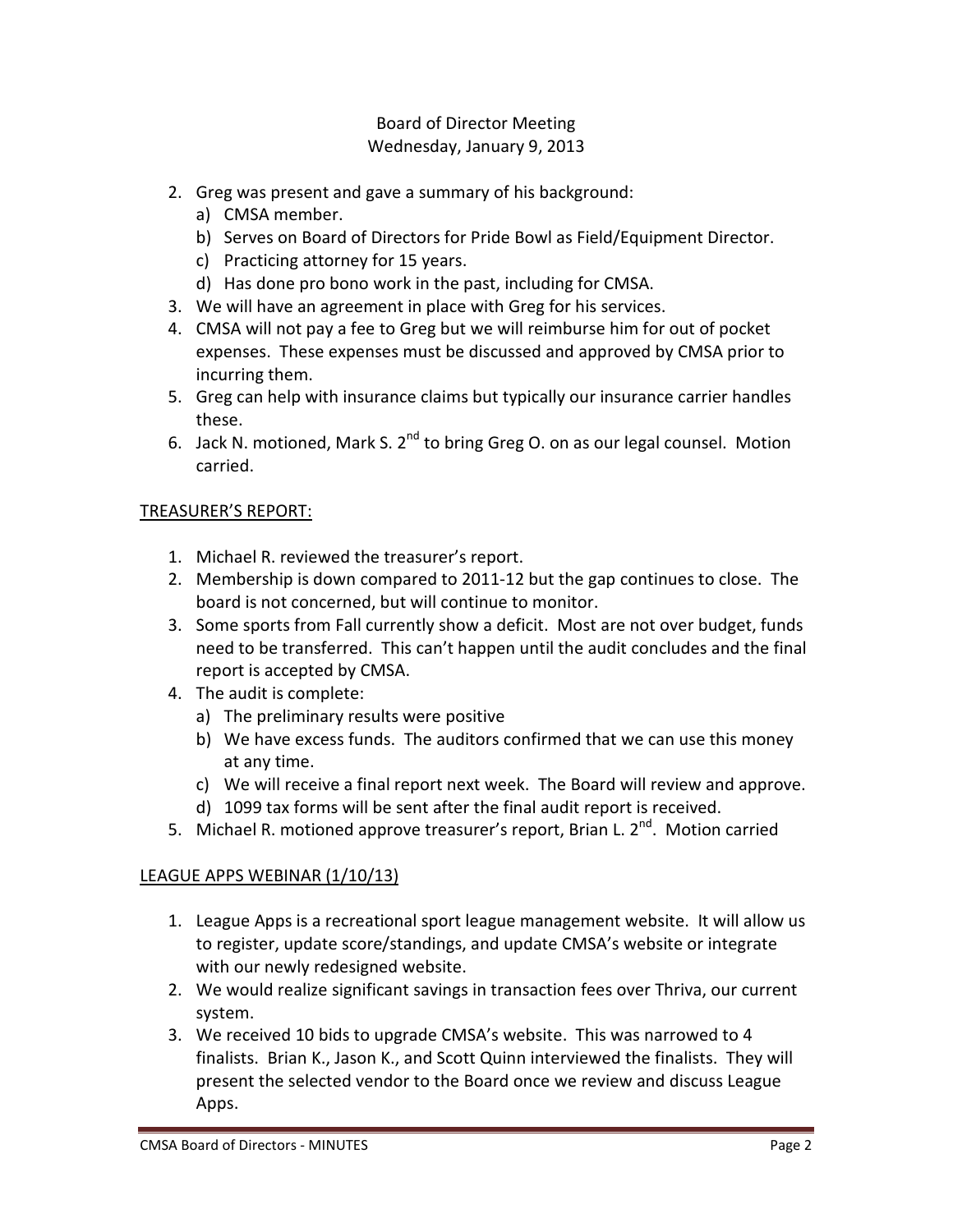## LEAGUE FISCAL RESPONSIBILITY:

- 1. Recent concern has been expressed over how some leagues have been spending money. Even though the total expenditures are within the established budget, some of the expenses don't appear to be in the best interest of the leagues and CMSA's members.
- 2. The CMSA treasurer reviews all sports budgets and approves all expenses in an effort to avoid this. Michael R. reported that while there have been isolated cases, this is not a wide spread problem.
- 3. The Board agreed to continue to have the treasurer monitor and report back to the Board any questionable expense requests.

## 2<sup>ND</sup> HALF MAIN BOARD OBJECTIVES:

- 1. Brian K. asked for feedback from the Board on our progress the first half of this term:
	- a) Our 'big bets' New Sports, Effective League Management, and Social need to accelerate progress.
	- b) We've prioritized well, but we now need to focus on areas that are lagging
	- c) We need to follow up on what we learned from the member survey.
	- d) Interactions on Facebook/social media have increased significantly.

EFFECTIVE LEAGUE MANAGEMENT UPDATE: (Mark Sakalares, Michael Rice, & Matt Simpson)

- 1. The 2 main objectives of this committee were to create a commissioners handbook and to assign liaisons to each sport:
	- a) Commissioners Handbook: A rough draft is complete. The intent is to have this handbook at the site of each sport's facility. Commissioners are welcome to add anything to it that will assist them in running a more effective league. We will share the handbook at the Commissioners Dinner
	- b) Main Board/League Liaison: We will discuss with the commissioners at the Commissioners Dinner and allow the Board and commissioners to meet and discuss.

SOCIAL: (Jack Nielsen & Brian Lopez)

- 1. The annual CMSA party will be on March 2, 2013.
	- a) We are trying to arrange live entertainment.
	- b) We will allow members to bring non-members in an effort to increase our membership.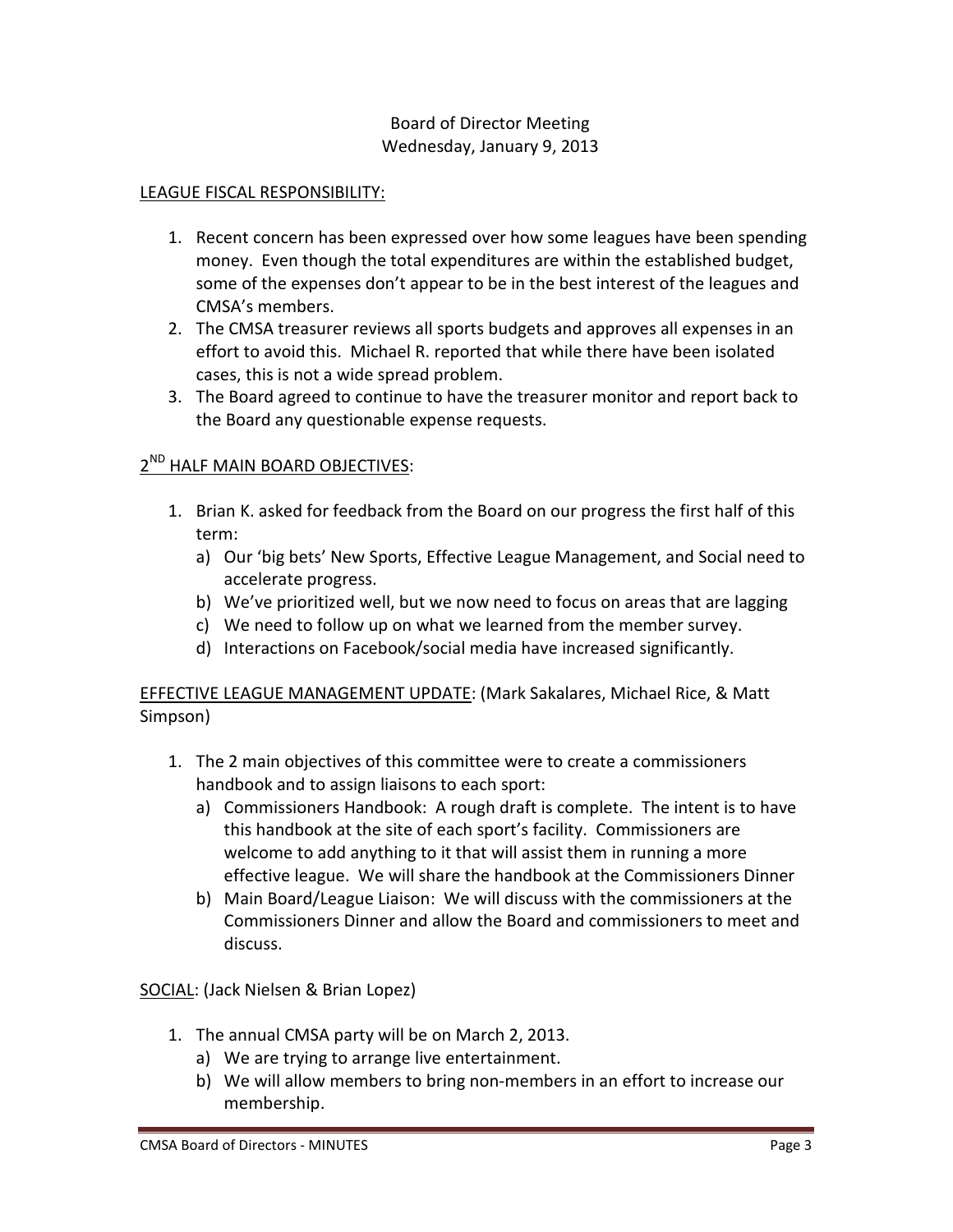- c) We will have 300-400 gift bags to give away.
- 2. We are considering having another party in the Fall, possibly late September.
- 3. Michael R. proposed changing the format of the Annual General Membership meeting in June. He would like it to focus more on giving updates to what we've accomplished and make it more interactive with members. Michael will lead this effort.

## ONE PLAYER/ONE TEAM RULE:

- 1. This rule is still in effect without exception
- 2. Michael R. will draft an amendment to the rule allowing a league to be granted an exemption to the rule.

## SPRING ADVERTISING:

- 1. We agreed to start advertising for Spring/Summer sports in late March. The ads will run through late April.
- 2. We should also advertise for the Spring party and include references to CMSA's 35<sup>th</sup> anniversary.

COMMISSIONERS DINNER: (January 16, 2013/7:00 pm at Nookies - Edgewater)

- 1. The dinner is intended to be a social event for the Board to meet and greet with the commissioners.
- 2. We will spend about 15 minutes at the beginning updating the commissioners on the Board's progress.
- 3. Brian K. will send out an agenda. Anyone with agenda items should send these to Brian by Monday, January 14<sup>th</sup>.

# CHICAGO PARK DISCTRICT UPDATE:

- 1. The executive committee as well as Greg Ostfeld reviewed CPD's proposed contract. We had a few minor objections that we noted to CPD. They were not willing to make changes because CPD wants consistency across all sports organizations.
- 2. Brian K. signed and returned the contract to CPD.
- 3. Every sport in all leagues (i.e. Chicago Sport & Social as well as CMSA) are being charged the "posted" rental rate. CMSA receives a 10% discount off of this rate because we're a not-for-profit.
- 4. This is a 5 year contract with defined rental rate increases each year.
- 5. Brian is expecting to get back the fully executed contract the week of 1/14/13.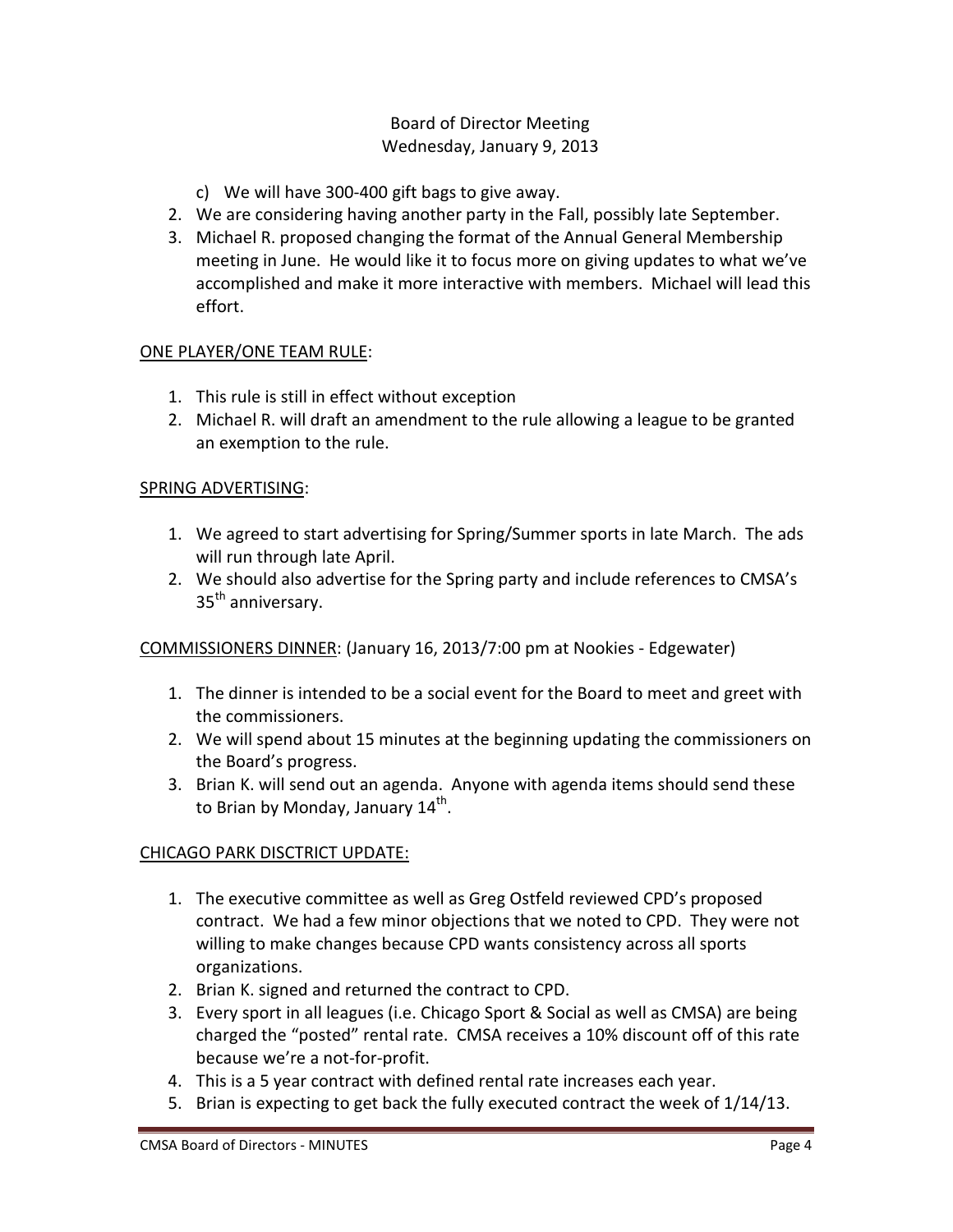### COMMISSIONER STATUS:

- 1. Beach Volleyball:
	- a) Rich Riddle has resigned
	- b) Brian K. will contact the league membership for commissioner nominations
	- c) Brian will establish dates for an election and follow all established protocol for this election.
- 2. Kickball:
	- a) Drew Ladochi resigned as commissioner. Brian Sommers is now the kickball commissioner.

### NEW SPORTS:

- 1. We expect a proposal for ultimate Frisbee in the near future.
- 2. Jackie S. has requested assistance for the proposed Table Tennis League. We still need to reach out to Doug King. In the past Doug has expressed interest in starting a Table Tennis League.

### NEW BUSINESS:

- 1. Youth Outreach Program:
	- a) Mark S. reminded us that we received \$20k from the GWS to start a youth outreach program. This has been dormant.
	- b) Dr. Travis Gayles is a doctor of pediatrics at Northwestern and has proposed a partnership with CMSA for an event geared toward youth outreach.
	- c) Mark S. to meet with Dr. Gayles to discuss.
- 2. Audit Procedures:
	- a) Michael R. stated that we are not required to have an outside entity audit CMSA.
	- b) Michael proposed setting up a committee of Board and general members, chaired by the treasurer to perform this audit in future years.
	- c) The Board will defer discussion on this until a later date.
- 3. Pride Parade:
	- a) Michael Rice and Felipe Rojas will organize the CMSA float again this year.
- 4. Street Festivals.
	- a) We agreed to have booths at Andersonville Midsommer Fest and Pride Fest. We will not have a float at Market Days. Response in the past has been underwhelming due to the large amount of out of town participants.